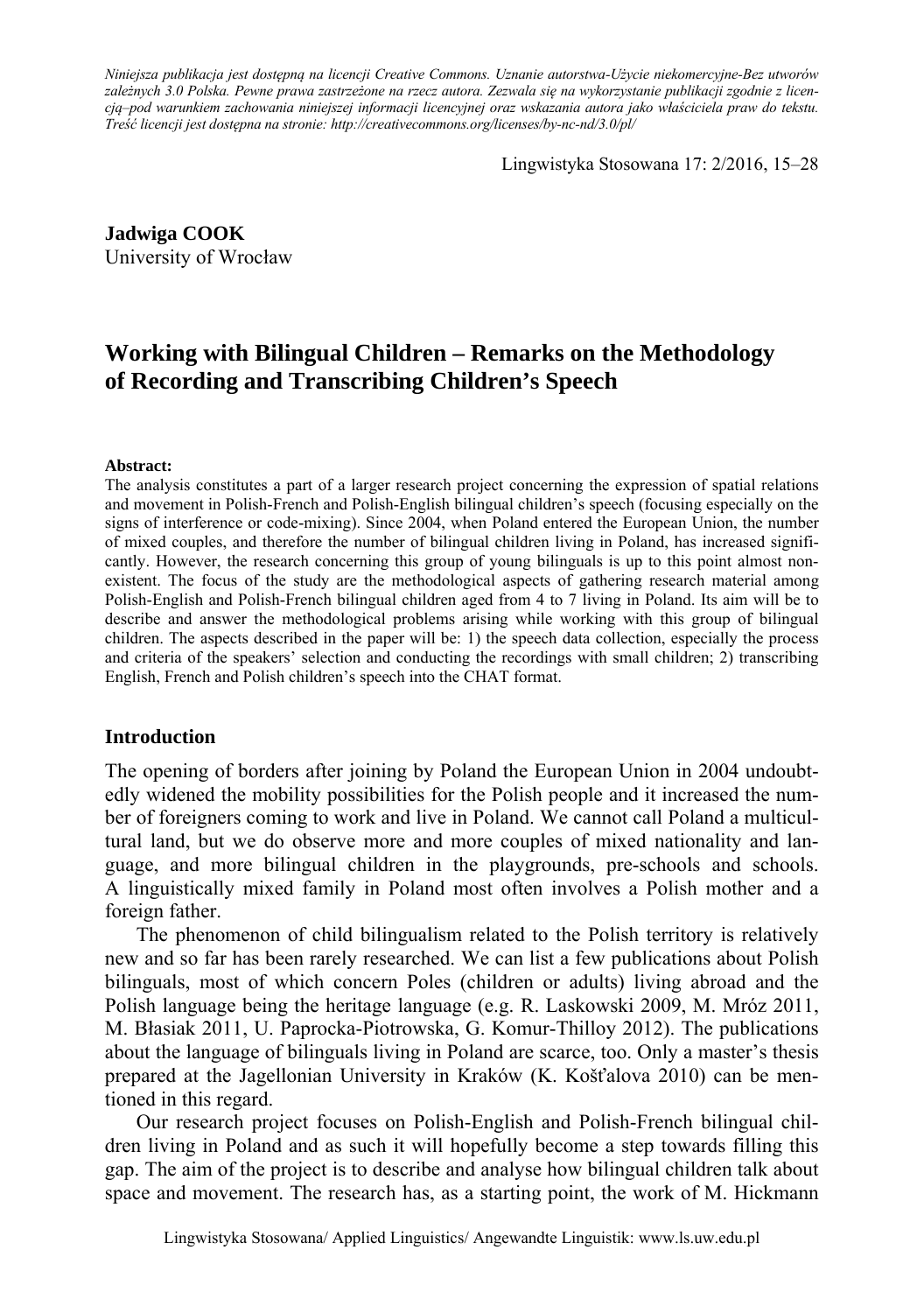# Jadwiga COOK 16

(2012), who investigated the field among monolingual English, French and German speaking children, coming to the conclusion that the development of syntactical structures concerning space and movement depends on the one hand on the child's age and, on the other hand, on the language the child speaks. We are interested in how the same type of structures function in the speech of bilingual children. The objective of our project is to compare how children with English and French as the second language acquired simultaneously describe spatial relations and movement. We will be looking for the similarities and differences in this specific language behaviour in two groups of bilingual children, the variable being the type of the language Alpha. This approach would make the research cross-sectional in design.

The present paper is an introductory part of the project and it focuses on some methodological aspects of working with bilingual children: the search for and selection of the participants, data collection (audio recordings) and data transcription. The last point seems to be of particular importance, as the development of transcripts, the question of what is transcribed and how, has so far received little attention in research literature, as C. Davidson (2010: 115–116) points out.

### **1. Search for and selection of participants**

### **1.1. The definition of bilingualism**

Before beginning to look for participants for the study, first it had to be decided what the term *bilingual* means in the context of the present research. The term has already acquired many definitions, some of them vague or mutually contradictory and taking under consideration different aspects of the phenomenon. As C. Hoffmann (1991: 31) remarks, "bilingualism is a relative concept" and there is no definition that would be "equally acceptable, or useful, for everybody approaching the subject". Therefore, determining the meaning of the term *bilingual child* for the use of the project was crucial. Bilingualism is considered in a narrow sense of the term. A bilingual child will be a child who acquires two languages simultaneously, from birth, in a natural context and manner, and who can communicate in those two languages on a daily basis with a similar level of competence. Their bilingualism would then be natural, early, simultaneous and is hoped, relatively balanced. Having adopted Jürgen Meisel's term *Bilingual First Language Acquisition,* we are treating both languages as simultaneously acquired. Hence, we did not want to treat them as *first* and *second* or *mother tongue* and *foreign language*. To make the distinction between them, we follow the terminology by A. de Houwer (2009: 2) – language A (Polish, in the case of this study) and the Alpha language (English or French).

### **1.2. Criteria for selection**

Having adopted this approach to the term, we were able to list the selection criteria for the participants. The children who would take part in the research have to:

- be a member of a Polish-British or Polish-French family with a Polish mother and a British/French father;
- be born in Poland or have moved to Poland in the first 6 months of their life;
- have had regular input in both languages from birth;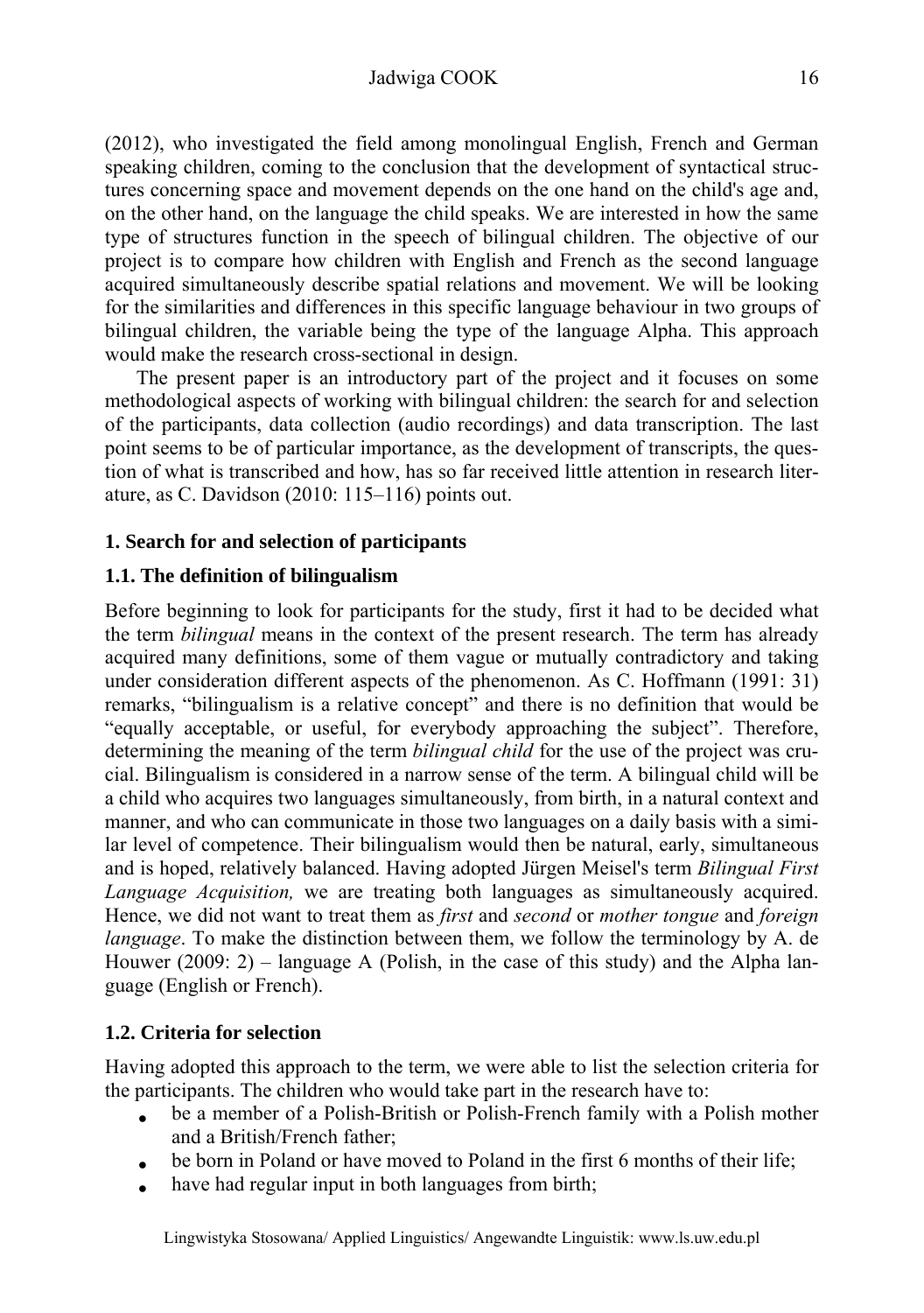- **present no speech delay or dysfunction;**
- be, at the time of the recording, between 4 and 7 years of age.

The lower limit is drawn at 4 years old, based on the fact that at the time children are capable of constructing autonomous utterances, without an adult person's help (U. Paprocka-Piotrowska/ G. Komur-Thilloy 2012: 133). Also the ability to talk about space and localisation becomes more "sophisticated", children are able to describe the objects they see using locating vocabulary. The upper limit of 7 years is set because it is at this age that children begin their education at school (although this is now in the process of changing to 6) and all start to read and write in Polish, which makes the position of this language even stronger.

#### **1.3. The search for candidates**

To find the participants, we first asked amongst our family and friends and in this way a few bilingual children in our city were found. We also posted a question on the internet forum for young mothers that we have been a member of, and thereby found another few families from other cities in Poland. Occasionally we came across a bilingual family by coincidence, in which case we came forward and briefly explained what the project is about, what the recordings were like and asked the parents if they would be willing to participate.

Unfortunately, it has not been possible to include in the project all of the children identified. One factor which made us remove some of the names from the list was the fact that not all of the children met the criteria. Some were bilingual, but both parents were Polish, the father, a teacher of English who has decided to speak to them in English. Other problems resulted from the parent's attitude towards their children's bilingualism. In some other cases the foreign father spoke Polish well and did not insist on speaking to his children in his own language and, with time, the whole family switched to communication in Polish. In one case, the father of a 5-year-old girl said that he was beginning then to teach her and to speak to her in the Alpha language. Those children came from mixed families but were not in fact bilingual, their knowledge of language Alpha was basic and mostly passive (they understood it but were reluctant to speak).

The other problem was the lack of willingness of the parents. Some seemed genuinely interested, but our communication ended with a questionnaire they filled in. Some families said openly that they do not have time for the cooperation or that the school is too tiring for the child as it is, so they do not want to give them extra work. Some families did not want the researcher to come into their home, saying that it is their private territory. Since all the conversations were to be recorded in children's homes where they feel the most comfortable, this parental attitude made it impossible to work with their children. Some of the researcher's e-mails, after a first optimistic phone call or a chance initial meeting, were left unanswered.

#### **2. Data collection**

The first stage of data collection was a questionnaire filled in by the parents. The document contains 50 questions about the child's personal data, language strategies used by the parents, their attitude to bilingualism, the child's contact with both languages, sources of input and the child's way of using both languages. The information was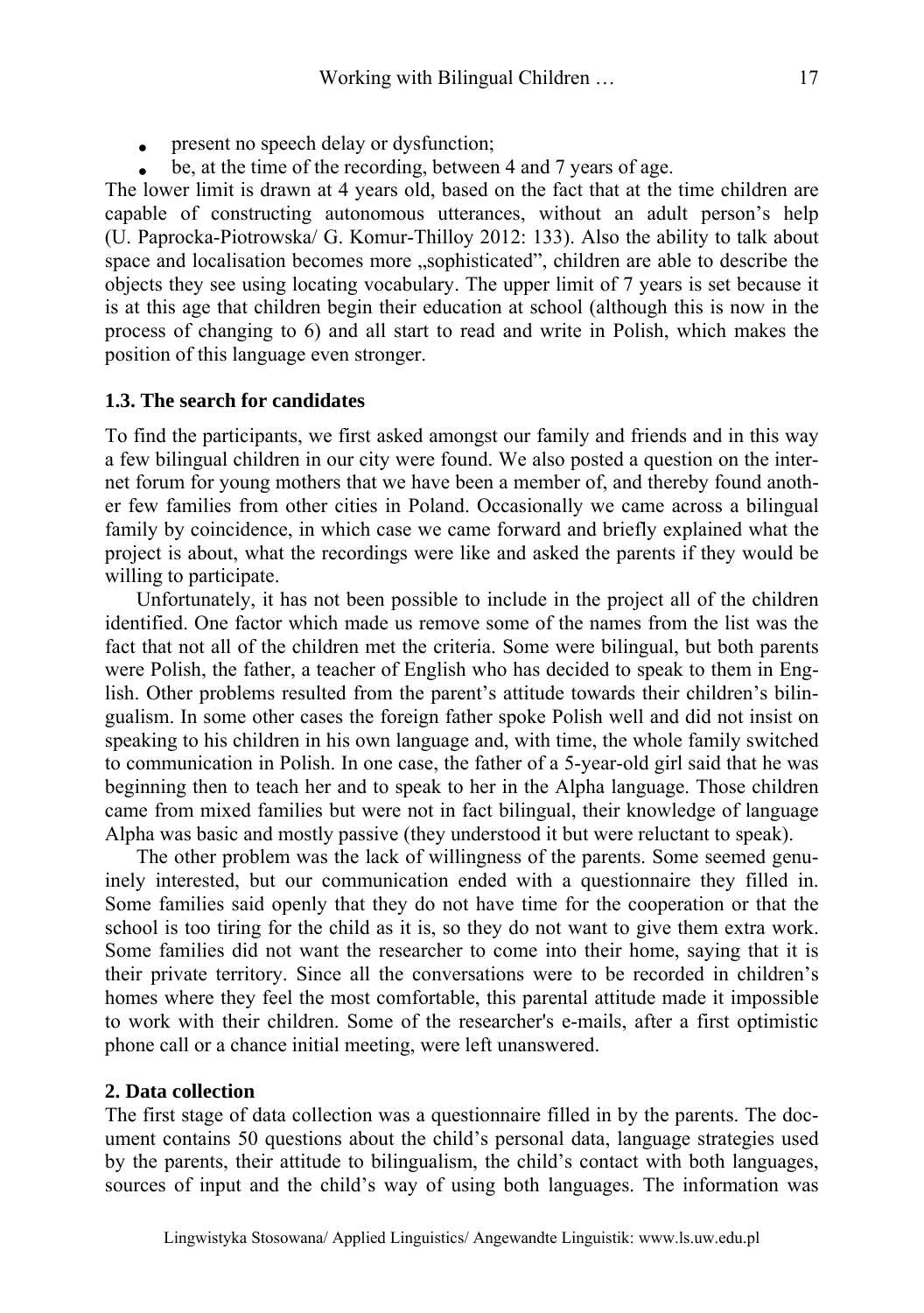always collected before the meeting with the child. Before the recordings, the parents also signed a consent form, based on the one used by E. Lanza (2004).

The data are audio recordings collected with a digital recorder. We want to investigate the way children talk about a specific subject, therefore we decided that carrying out the recordings in a spontaneous conversation with the children would be too risky. Spending long hours recording every child, we would have to wait for a long time for the structures concerning space and movement to naturally occur in the conversation. We had to turn to a different type of source of bilingual data – elicited information in an experimental setting. Given that we were working with young children, who in most cases did not know the researcher at all, the term *experimental setting* should be understood in a relatively loose way. One of the main concerns was that the children feel as much at ease as possible. That is why all the recordings were carried out in the children's homes, at their convenience, with their parents present in the neighbouring room.

The recorded conversation is based on a description of two sets of pictures. There are 26 pictures to talk about the spatial relations and 27 to talk about the motion events. Following M. Hickmann (2012: 28), we distinguish *voluntary motion*, in which the person or the animal moves in a certain way and on a certain trajectory, and *caused motion*, in which a person or an animal makes an object move on a trajectory and in a certain way. The total number of situations to be described by the child is 67. The child answers to two types of questions: "where is he/she?" and "what is he/she doing"? The work with the two sets of pictures is interspersed with some playtime of the child's choice (colouring, board games, jigsaw puzzles, etc.)

The researcher meets the children twice, once to talk about the pictures in French or English and the second time to talk about them in Polish. Given that the latter is the stronger language, the researcher first wants the child to believe that she knows no Polish. The parents present the researcher to the child as a French or English speaker and she does not say anything in Polish during the first meeting and recording. This of course can work only if the child has not met the researcher before, which is not always the case. For children who do know her, the researcher usually tells them that she has a special switch, which makes her speak only the Alpha language (a magic click of the fingers or pulling her ear). So far all of the children were willing to play the game and have cooperated by speaking only in the required language.

The children do not know what type of behaviour we are looking for, they are just told to look at the pictures and answer the questions or describe a part of the picture. Sometimes instead of answering the question in a descriptive way, they just use gestures and show something in the picture ("where is he"? "here"). In such a case they are usually told to describe it to a stuffed toy whose back is turned and who cannot see the picture, or the researcher explains that someone listening to the recording will have to draw the same picture and that is why they have to say where exactly the person is.

The duration of the recordings varies from 30 minutes to 1 hour and 30 minutes, depending on the child's willingness to cooperate, their fluency in the given language and on the length of the playtime between the two sets of pictures.

The problem we encountered concerns too long gaps between the recordings in the Alpha language and in language A. Both cannot be done on the same  $day - we$  do not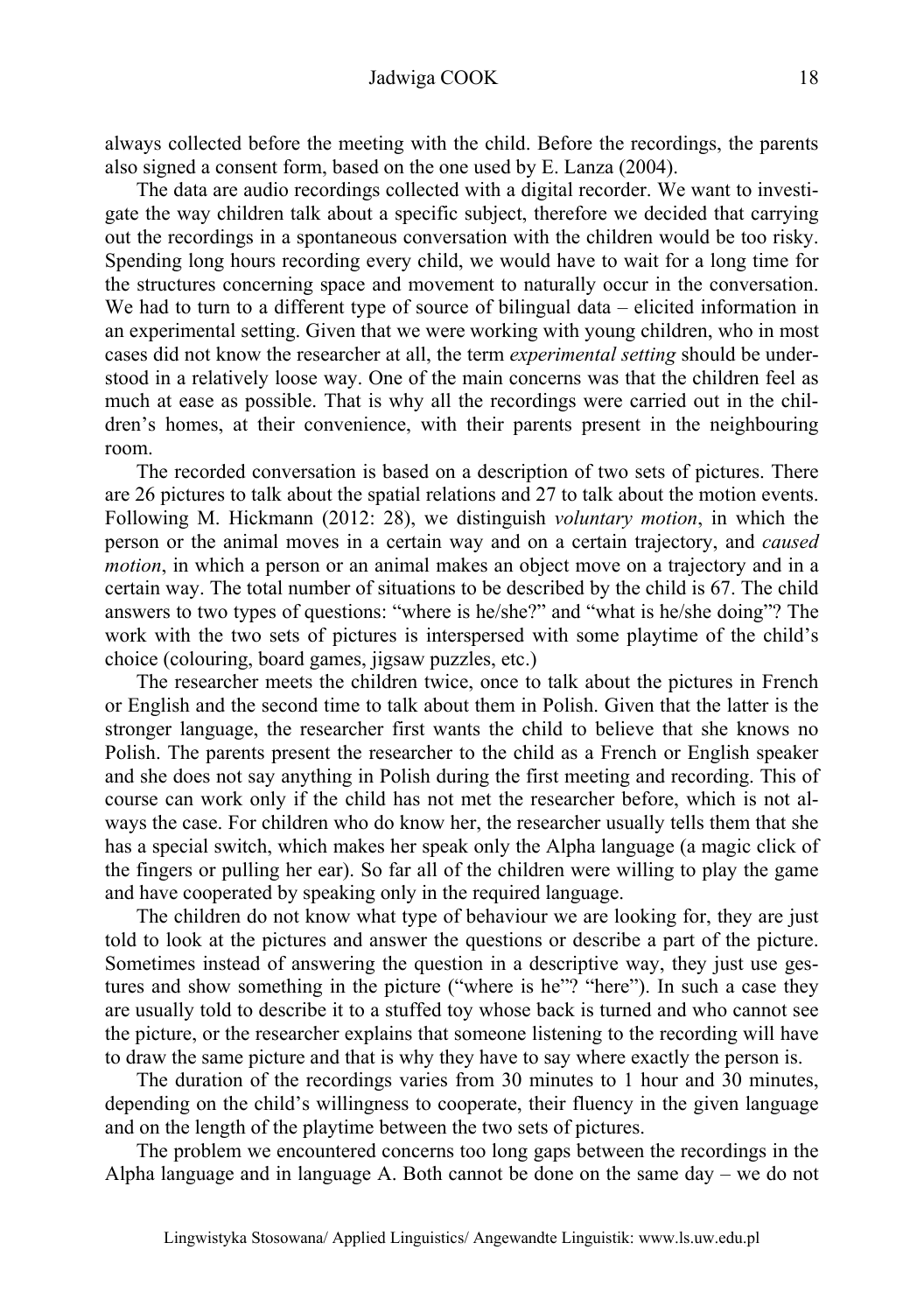want to overstrain the children and, on the other hand, we want them to forget the pictures before they see them again. The gap between the two meetings should be at least a day or two, up to two weeks. Unfortunately keeping to this schedule has not always been possible, because of different factors, such as: the child's sickness, family travel or child's (or parents') tight every day timetable. Therefore, a few of the recordings had to be repeated.

### **3. Data transcription**

The transcriptions are made in the CLAN program, a useful and rich tool for transcribing and analysing bilingual data, requiring formatting in CHAT Transcription Format (B. MacWhinney 2014).

# **3.1.Utterances**

One of the basic units of speech for transcription in CHAT is the utterance (the smaller ones being the morpheme and the word). As E. Lanza (2004: 123-124) points out, the term *utterance* can be understood as "a stretch of talk by one person, before and after which there is a silence" and it "should have a single intonation contour and single breath group". M.T. Turell and M.G. Moyer  $(2010: 201)$  notice however that "there is no fixed way to define where an utterance begins or ends. It is open to the researcher to suggest the criteria to be used in order to define such a unit with respect to their data", the criteria could be syntactic or intonational.

Without questioning the definitions above, we would like to point out however that a semantic criterion also seems to be operational in the matter of splitting the transcribed speech into utterances. When a fragment of speech contained a longer or shorter pause, but it expressed the same thought, it seemed more suitable to transcribe it as one single utterance, with the pause marked within, with (.), (..) or (…) symbols, depending on the pause's length (see example 1).

| Example 1 |                                                                        |
|-----------|------------------------------------------------------------------------|
| $*JAD:$   | it's a sledge.                                                         |
| $*ADM:$   | and we've got sledge (.) but you know this, with a staring             |
|           | [: steering] wheel.                                                    |
|           | *JAD: & uuu it's a funny sledge, you can steer it.                     |
|           | *JAD: okay and now tell me what is this boy doing (.) you see, the boy |
|           | with this blue hat?                                                    |
| *ADM:     | going down.                                                            |

On the other hand, since a question mark always ends an utterance, each question needed to be transcribed as a separate utterance, even if they both related to the same subject (see example 2).

Example 2 \*JAD: and where is Lola here? \*ALX: in her house. \*JAD: &mmhm. \*ALX: which wooks [: looks] alike a twee [: tree] (..) trunk.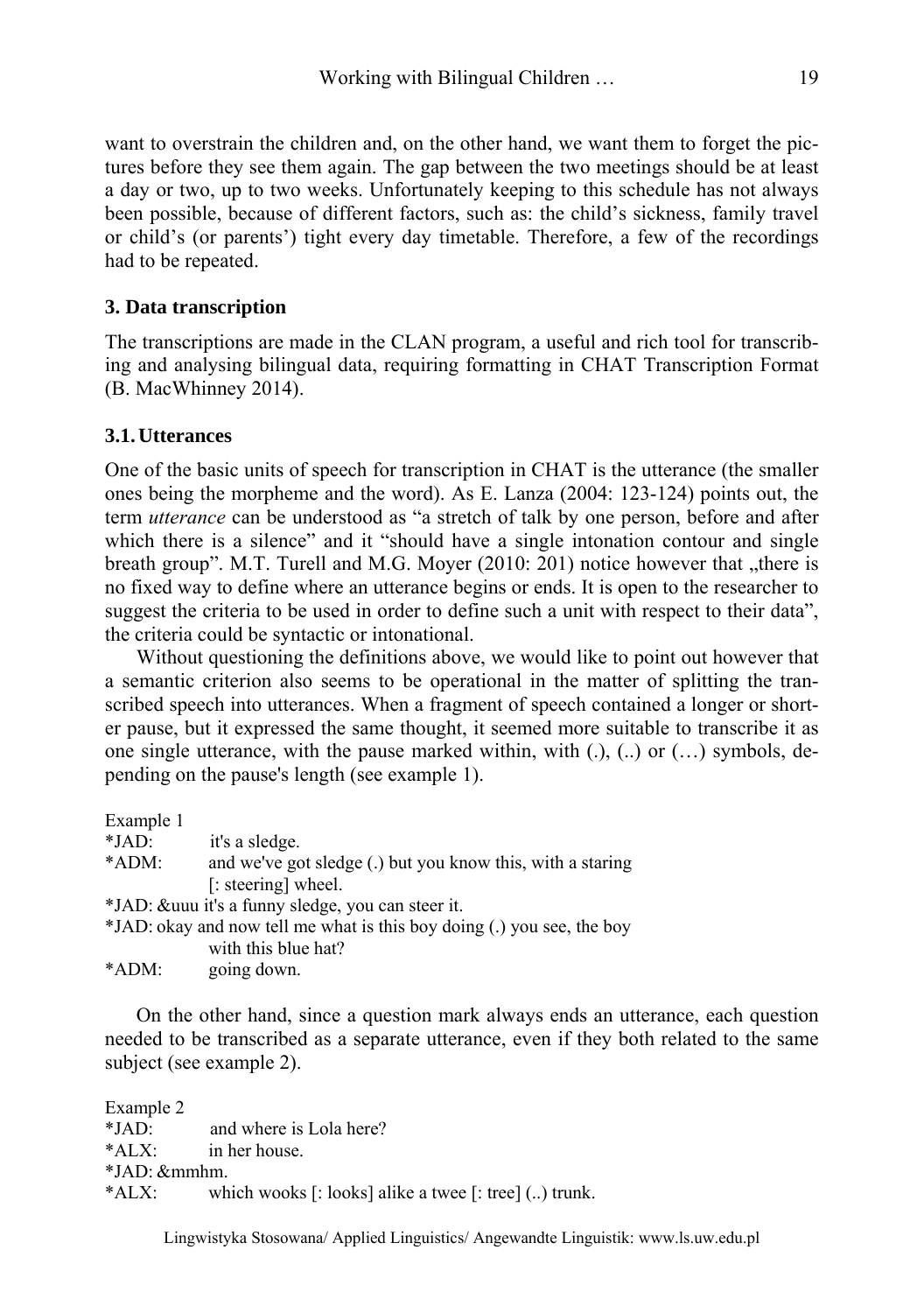\*JAD: &oh it does, you are right it does look like [/] like a tree trunk. \*JAD: but where is she exactly in the house? \*JAD: <why can> [//] we can see her, why can we see her? \*ALX: she's (..) we can see her from a window.

# **3.2.File constituents**

Each CLAN transcription file written in the CHAT format has three main constituents: the file headers, the main tier and the dependent tier.

# **3.2.1. File headers**

A) Initial headers

CHAT has 7 initial headers of which 6 are obligatory in each CHAT file. They are the first visible elements of the file, the headers before them being hidden.

The headers: @Begin; @Languages (using languages codes from the international ISO 639-3 standard); @Participants (in that line the three-letter speaker ID for all the actors of the recording are introduced);  $\omega$ ID (for each participant) and  $\omega$ Media (used to identify the media linked to the transcript) are placed at the beginning of the file (see example 3). The @End header finishes the file and is placed at the end. (B. MacWhinney 2014: 25-30)

Example 3 @Begin @Languages: fr, pol @Participants: MIE Mieszko Target\_Child, JAD Jadwiga Investigator, LOA Lohann Father, EWA Ewa Mother  $@ID:$  pol, fr|change\_corpus\_later|MIE|4;8.|male|||Target\_Child|preschool||  $@ID: pol, frichange corpus later|JAD||female||Investigator|||$ @ID: fr, pol|change\_corpus\_later|LOA||male|||Father||| @ID: pol|change\_corpus\_later|EWA||female|||Mother||| @Media: Mieszko\_fr, audio, unlinked

The @Options header was not used in our transcripts since suspending any checking rules of the program was not needed.

# **3.2.2. Constant headers**

The constant headers follow the obligatory initial headers. Their choice depends on the needs of the transcriber, they describe general facts about the file and are all optional (B. MacWhinney 2014: 30-32). The constant headers chosen for the transcripts are:  $@$ Location ;  $@$ Time duration ;  $@$ Transcription (see example 4).

Example 4 @Location: Kraków, Poland @Time Duration: 17:50-18:40 @Transcription: partial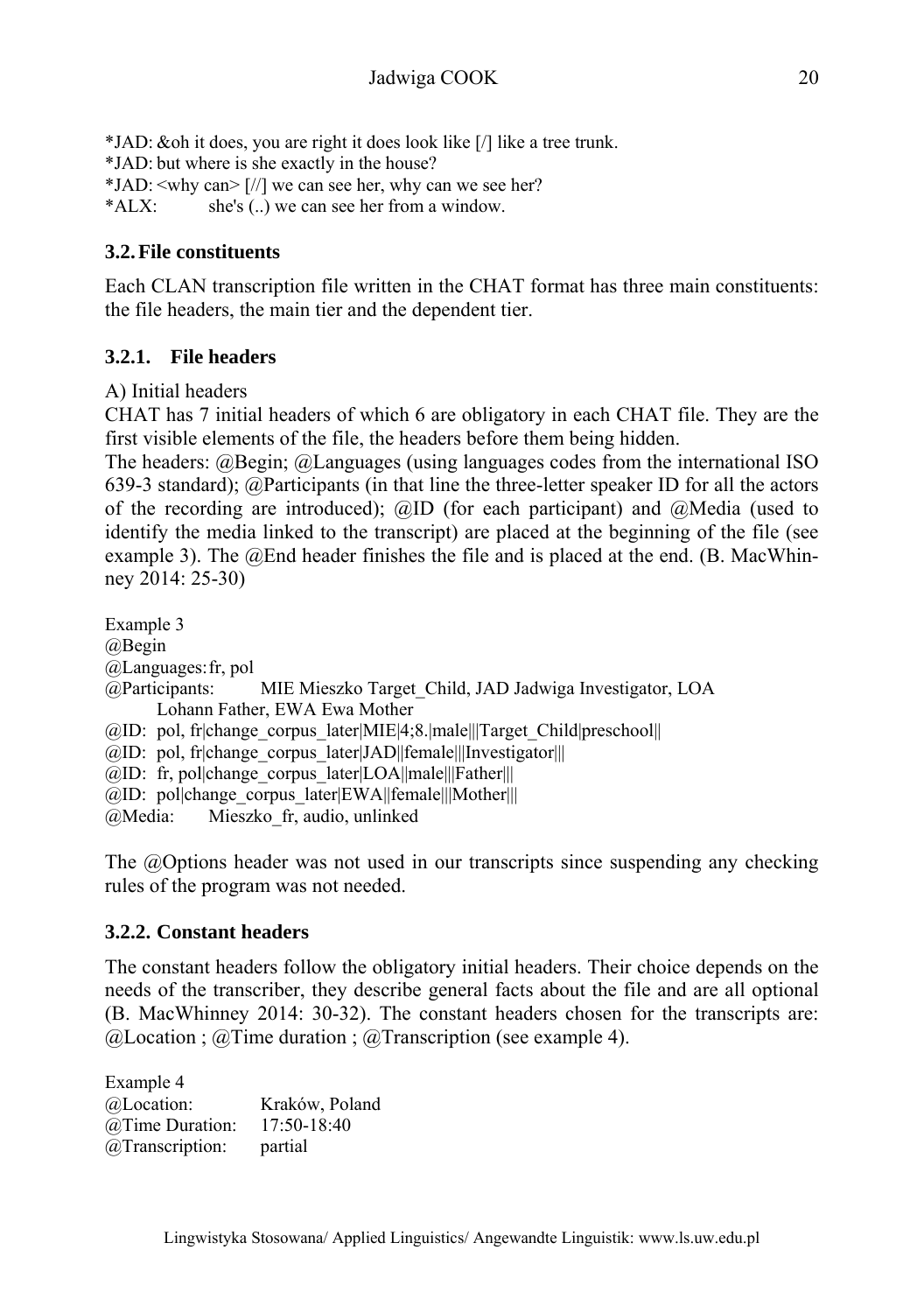The changeable headers, which can occur at the beginning or in the main body of the file, contain information that is prone to change during the transcription. They appear in the body of the file when that change takes place. Their list is long and includes headers like @Acitivities, @Comment, @New Episode, @New Language, @Page, etc. (B. MacWhinney 2014: 32-25)

Example 5

@Date: 05-MAR-2014

@Situation: investigator talks to the target child in the living room, the rest of the family is present: his mother, father and baby brother. The boy does not know the investigator who speaks to him only in French from the beginning so he does not know that she knows Polish as well. This part of the transcript is the first recording that day, it concerns movement and lasts up to 18 minutes and 60 seconds.

# **3.2.4. The main tier**

The main tier is composed of utterances by the actors of the recording. Each utterance finishes with a full stop, a question mark or an exclamation mark. It is possible to code directly in the main tier the non-standard forms and pronunciation, the paralinguistic material as well as code-switches and errors made by the speaker.

A) Paralinguistic and non-linguistic material

Children's speech is filled with various paralinguistic behaviour. The speakers, young and adult alike, trail-off and do not finish their sentences, they make sounds such as: coughs, laughs, sneezes, gasps or add communicators such as "mmhm" or "uhmm". Sometimes their words are accompanied or replaced by gestures. The CHAT format gives a possibility to transcribe this material in the main line of the transcript in a way so the CLAN program can treat those fragments as paralinguistic material and not as separate words. The following examples show how to code some of the paralinguistic behaviour:

• Trailing-off and communicators (example 6).

Example 6

```
JAD – Jadwiga, Researcher ; ALX – Alex, Target Child (6;1)
```
\*JAD: and this man here?

\*JAD: he's also holding a bag, he bought something  $+...$ 

\*ALX: and he's coming out of a baby-shop.

\*JAD: &mmhm.

 Events like laughs or gasps used instead of words, in this case, the paralinguistic behaviour must represent a single utterance (examples 7 and 8).

Example 7

JAD – Jadwiga, Researcher ; ALX – Alex, Target Child (6;1)

\*ALX: I hate that because mummy has always too much of that stuff.

 $*JAD: & =$ laughs.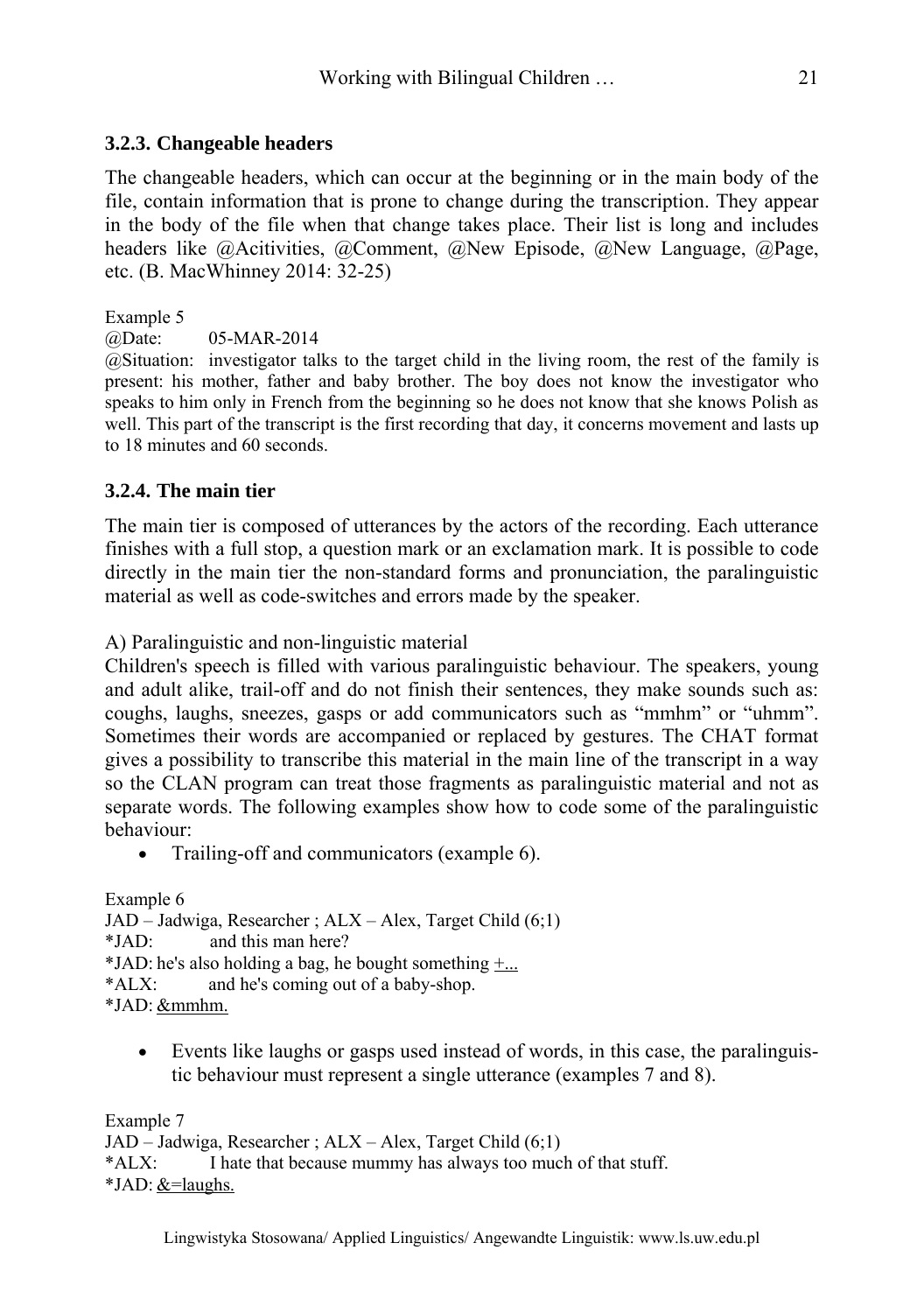\*JAD: and you don't like that?

\*ALX: no, she spends always most of the day before she has the babies is buying it.

Example 8

JAD – Jadwiga, Researcher ; NIC – Nicole, Target Child (7;4)

\*JAD: and the children here (.) where are they sitting?

\*NIC: &hmmm under the table.

\*NIC: &=gasps.

\*NIC: no, on the table.

• Paralinguistic events used while speaking – since the CLAN program automatically applies the code to the word directly preceding it, if a series of words is said in a specific way (for example, whispered), the whole passage has to be put in angle brackets (see example 9).

Example 9

JAD – Jadwiga, Researcher ; ALX – Alex, Target Child (6;1)

\*ALX:  $\leq$   $\leq$   $\leq$   $\leq$   $\leq$   $\leq$   $\leq$   $\leq$   $\leq$   $\leq$   $\leq$   $\leq$   $\leq$   $\leq$   $\leq$   $\leq$   $\leq$   $\leq$   $\leq$   $\leq$   $\leq$   $\leq$   $\leq$   $\leq$   $\leq$   $\leq$   $\leq$   $\leq$   $\leq$   $\leq$   $\leq$   $\leq$   $\leq$   $\leq$   $\leq$   $\leq$ 

\*JAD: Winnie [=! whispering].

\*ALX: and they're taking Winnie out of a hole.

• Non-linguistic behaviour  $-$  like in the case of paralinguistic events, if used instead of words, it forms a separate utterance. Example 10 shows a way of coding a head movement meaning "no".

Example 10

JAD – Jadwiga, Researcher ; ADM – Adam, Target Child (4;2)

\*JAD: okay (.) and now tell me where is (.) her (.) you know what her name is, you remember?

 $*ADM$ :  $&=$ head:no.

 $\overline{I}AD:no?$ 

\*JAD: Lotta.

# B) Non-standard forms

The non-standard forms in children's speech might be of morphological or phonetical nature. They might also be a sign of interference between the two languages spoken by the child. Some forms however are a result of a widely used pronunciation which does not correspond with the written form of the word. The CHAT manual gives a list of spellings for this spoken versions of often used words like *yeah* for *yes*, *gimme* instead of *give me*, etc. This spelling has to be completed by the standard form of the written word put in brackets and following the non-standard version (see example 11).

Example 11 JAD – Jadwiga, Researcher ; ALX – Alex, Target Child (6;1) \*JAD: and here? \*JAD: I know you don't like that story ,, do you? \*ALX: yeah [: yes].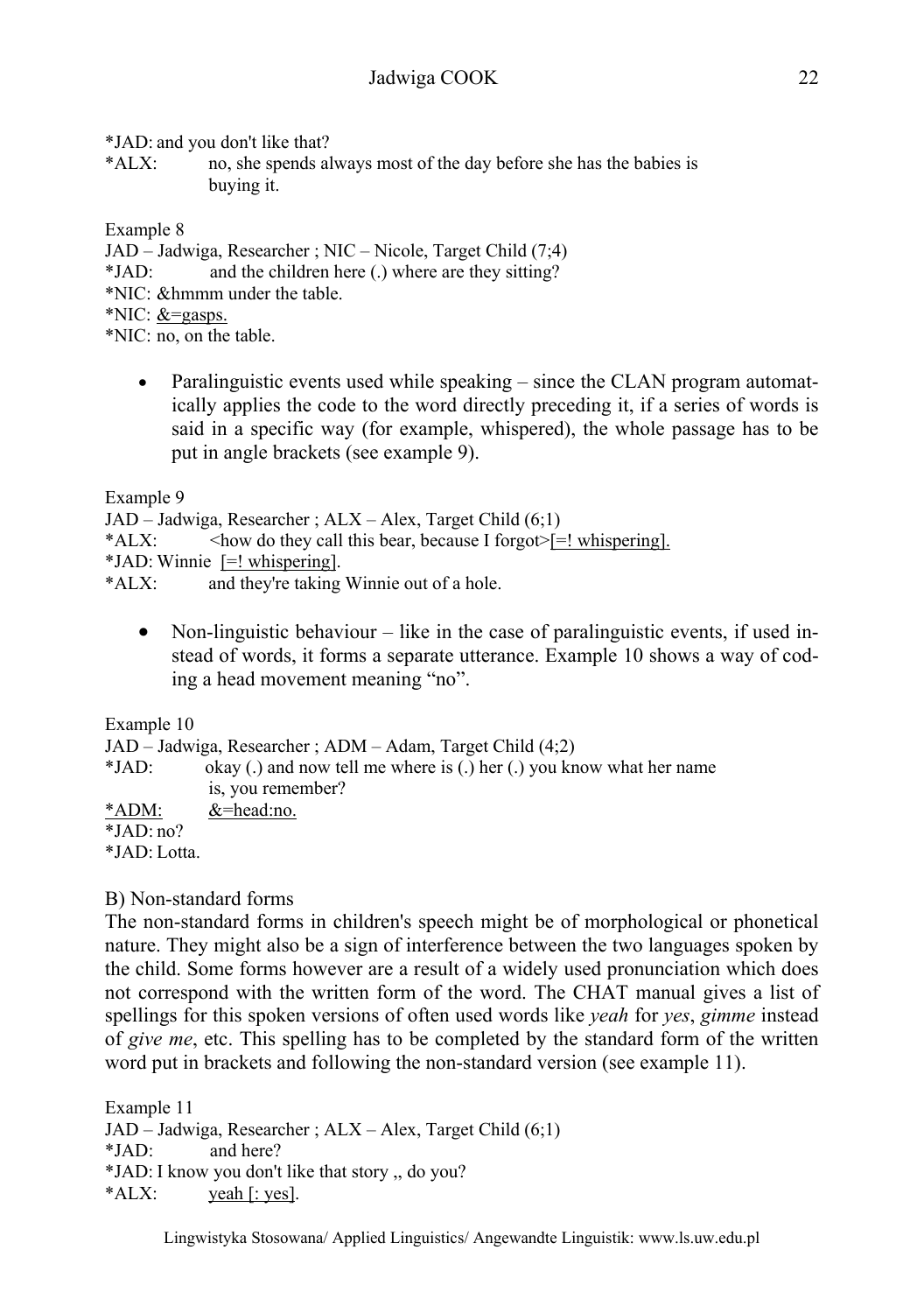The same procedure is used when the speaker mispronounces a word or uses an incorrect form. It is possible to write the incorrect form in standard spelling, if feasible (example 12) or to use the phonological coding (example 13).

| Example 12 |                                                                                       |
|------------|---------------------------------------------------------------------------------------|
|            | $JAD - Jadwiga$ , Researcher; $ALX - Alex$ , Target Child $(6,1)$                     |
| $*JAD:$    | and the fox, what is the fox doing?                                                   |
| $*AIX:$    | the fox $\langle$ was walking $\rangle$ [//] is walking over a stone and his sleeping |
|            | bag <u>falled [: fell</u> ] into a puggle $\lbrack$ : puddle].                        |
| Example 13 |                                                                                       |

JAD – Jadwiga, Researcher ; MIE – Mieszko, Target Child (4;8) \*JAD: les enfants ici, tu vois, ils boivent, ils mangent et où ils sont? \*MIE: à la maison ils mãz [: mangent].

If the non-standard form can be related to the particular child, it is possible to code it as a child-invented form, marked by the  $@c$  which follows it directly and an explanation is added in the comment tier (see example 14).

Example 14 ALX – Alex, Target Child (6;1) \*ALX: no, he buyght@c I think some baby stuff. %com: the form *buyght*, phonetically/bajt/, is a mixture of *buy* and *bought*

Another type of non-standard form of a word is the unfinished word. In order to let the CLAN program count the unfinished words altogether with the finished ones, the unpronounced ending is put in brackets (see example 15).

Example 15  $ALX - Alex$ , Target Child  $(6,1)$ \*ALX: becau(se). \*ALX: I hate that because mummy has always too much of that stuff.

C) Discourse repetitions and retracing

The speakers often repeat their words, or whole sentences without changing them. If the repetition concerns a single word, the symbol [/] should follow it. If it concerns the whole sentence, the latter should be put in angle brackets (B. MacWhinney 2014: 73), see example 16.

Example 16 JAD – Jadwiga, Researcher ; ALX – Alex, Target Child (6;1) \*JAD: so what is he doing? \*ALX: he's picking up  $\le a$  box $>$  [/] a box, he's picking up a box or a kind of (.)a heavy &um +...

\*JAD: it's a box, I think we can say it's a box.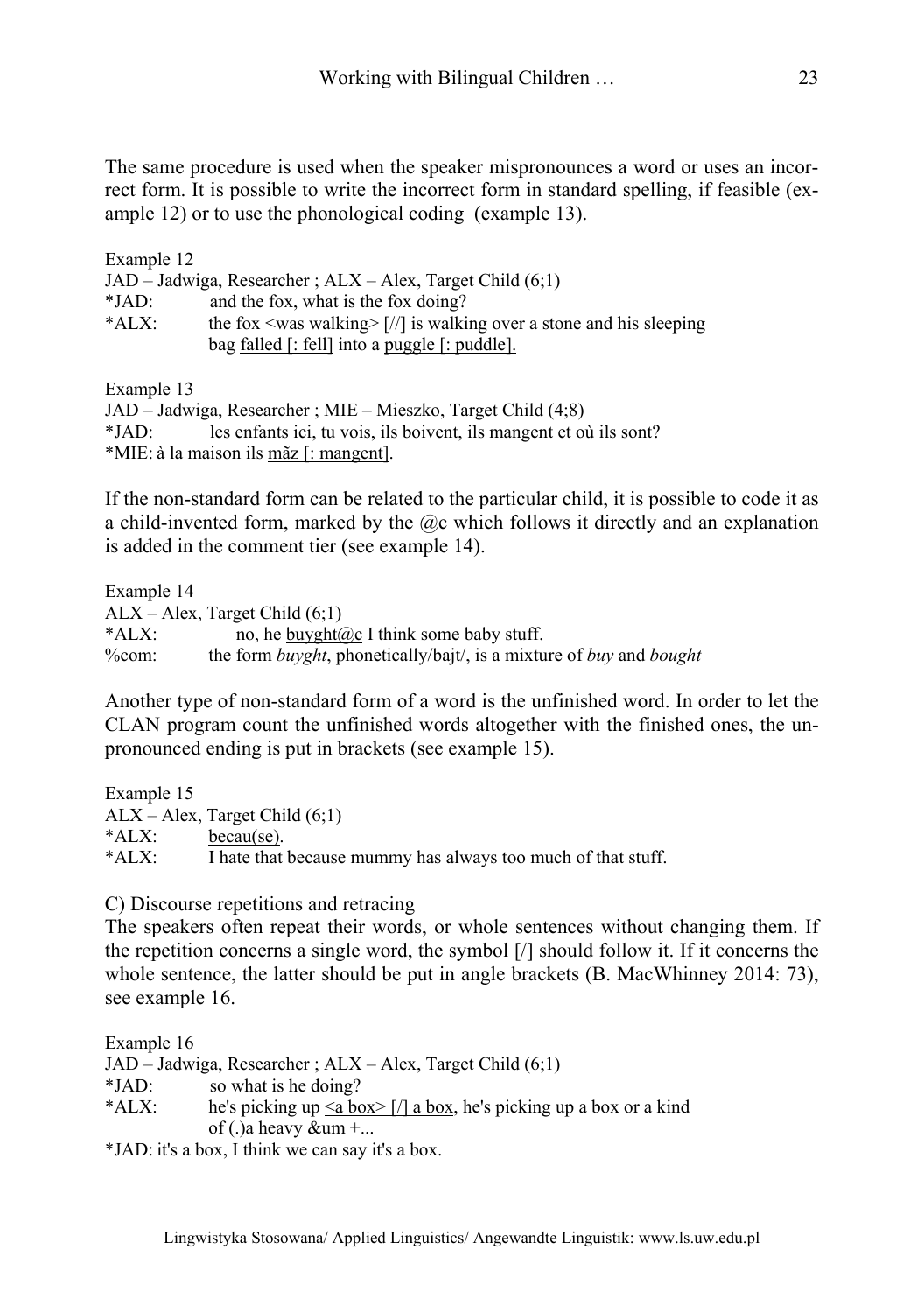When the speaker repeats the words to change them or to correct the sentence, but sticks to the same idea, the retracing symbol [//] is used (B. MacWhinney 2014: 74), see example 17.

| Example 17 |                                                                               |
|------------|-------------------------------------------------------------------------------|
|            | $JAD - Jadwiga$ , Researcher ; $ALX - Alex$ , Target Child $(6.1)$            |
| $*IAD$     | and the fox, what is the fox doing?                                           |
| $*AIX:$    | the fox $\le$ was walking $\ge$ [//] is walking over a stone and his sleeping |
|            | bag falled [: fell] into a puggle [: puddle].                                 |

D) Code-switching

Working with bilingual children's recorded material often gives the researcher examples of a code-switch. For each file, the main language of the recording is given as the first one in the @Languages header. The second one is the other language spoken by the child, but it is not the language of the conversation. In the collected material, the code-switching seems to appear mostly from the Alpha language to the language A (the stronger of the two), when the child does not remember, or know the right word. The switch is marked in the transcription with a pre-code. In example 18, the conversation is in French and the researcher is not using Polish. Not remembering how to say "street" in French, the Target Child switches to Polish, which is marked by [- pol] preceding the utterance.

Example 18 JAD – Jadwiga, Researcher ; HEL – Helena, Target Child (4;8) \*JAD: tu vois ici? \*HEL: grenouille! \*JAD: oui, où elle est la grenouille? \*JAD: qu' est ce qu' elle fait, où elle est? \*JAD: ça c' est quoi? \*HEL: [- pol] ulicia [: ulica]. \*JAD: oui, c' est la rue. \*HEL: la rue.

E) Unidentifiable material

Because of the surrounding noises, overlapping speech or sometimes because of the child's volume of speech, some of the material turns out to be impossible to identify. Those fragments are marked in the transcription by the "xxx" code (see example 19). Although, in some cases it is possible to at least take a guess of what the child is saying, this "best guess" can be given in the comment tier or coded with a question mark at the end of the utterance (B. MacWhinney 2014: 71–72), see examples 20a and 20b.

Example 19 JAD – Jadwiga, Researcher ; HEL – Helena, Target Child (4;8) \*JAD: &ah oui, t' as fini ici (.) et tu peux me dire où elles sont? \*HEL: xxx  $\overline{x}$  xxx  $\overline{e}$  =! whispers]. \*JAD: Helena. \*HEL: quoi?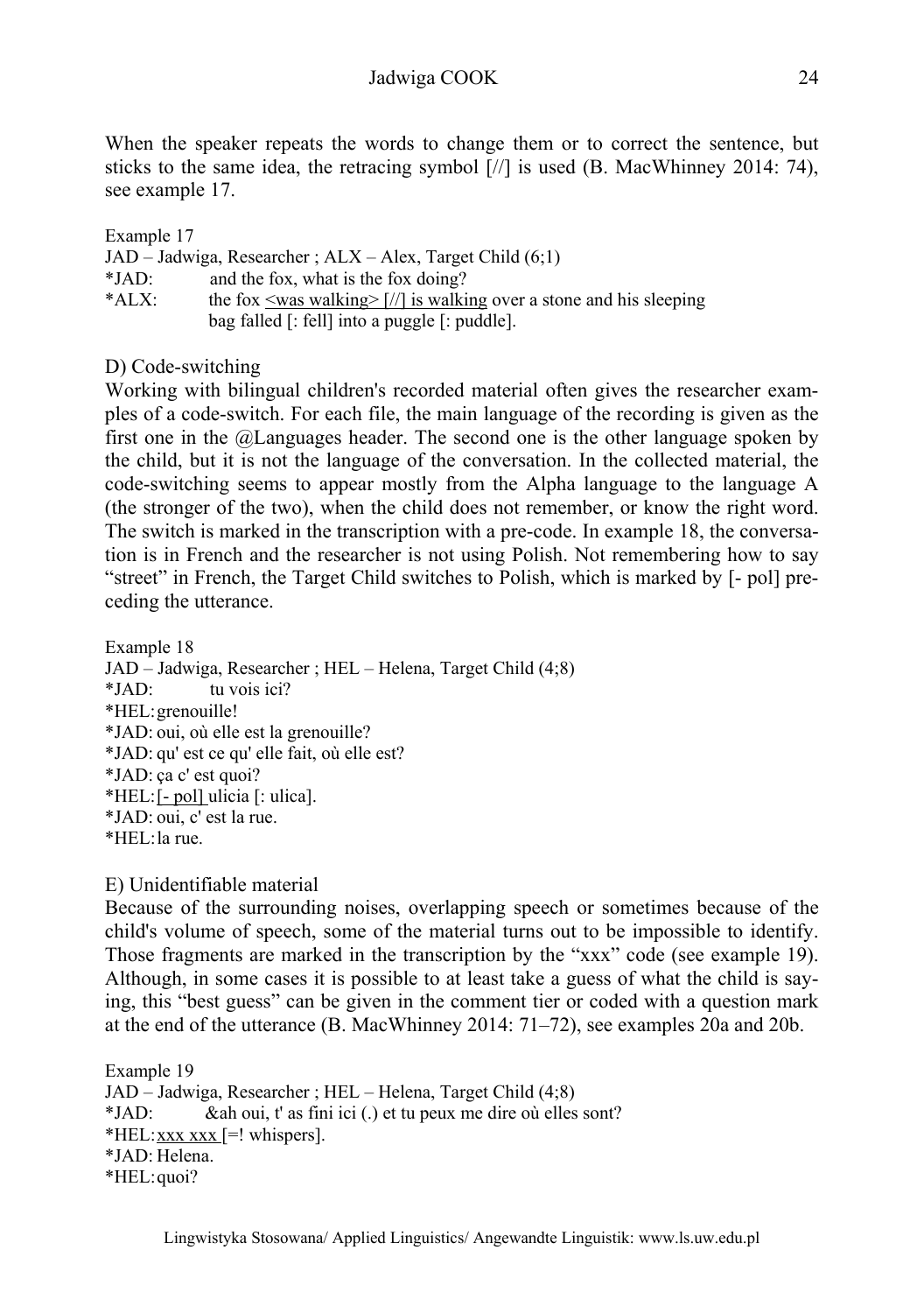\*JAD: tu peux me dire où elles sont? \*HEL: je sais pas (.) &ah sur la neige.

| Example 20a |                                                           |  |
|-------------|-----------------------------------------------------------|--|
|             | JAD – Jadwiga, Researcher; ADM – Adam, Target Child (4;2) |  |
| $*JAD:$     | and this girl here, what is she doing?                    |  |
| $*ADM$ :    | xxx xxx on the road.                                      |  |
| %com:       | probably "riding bicycle"                                 |  |

Example 20b

JAD – Jadwiga, Researcher ; ALX – Alex, Target Child (6;1) \*JAD: i tutaj mamy jeszcze, gdzie jest dziewczynka? \*ALX: na ściesce [: ścieżce] po drodze do domu [?] a mama jest z tyłu.

#### **3.2.5. Dependent tiers**

The dependent tiers contain information about the utterance above such as: codes, comments, events, and descriptions of interest to the researcher. They make the transcript more readable as keeping all the extra information coded in the main line would make the file "heavier" and more difficult to read. They can be used on the transcribing level or on the coding level (B. MacWhinney 2014: 78–79). There is a long list of standard dependent tiers from which we are advised to choose when creating a transcript file in CLAN, it is also possible to create one's own codes. The examples show as follows:

• Paralinguistic Tier (paralinguistic material can be coded in both main and dependent tiers, depending on the transcriber's decision and on the clarity of the main tier).

Example 21 JAD – Jadwiga, Researcher ; MIE – Mieszko, Target Child (4;8) \*MIE: &o regar [: regarde]. \*JAD: &mmhm. \*JAD: il est sur l' arbre, il les regarde, maintenant il vient les aider.  $*MIE: 0.$ %par: laughs \*JAD: ça c' est rigolo ,, oui?

**•** Action Tier

Example 22 JAD – Jadwiga, Researcher ; MIE – Mieszko, Target Child (4;8) \*JAD: il court, et avec le caillou, qu' est ce qu' il fait, avec la pierre? \*MIE: comme ça. %act: Mieszko jumps \*JAD: tu sais comment [/] comment on le dit en français? \*MIE: non. \*JAD: il saute. \*MIE: il saute?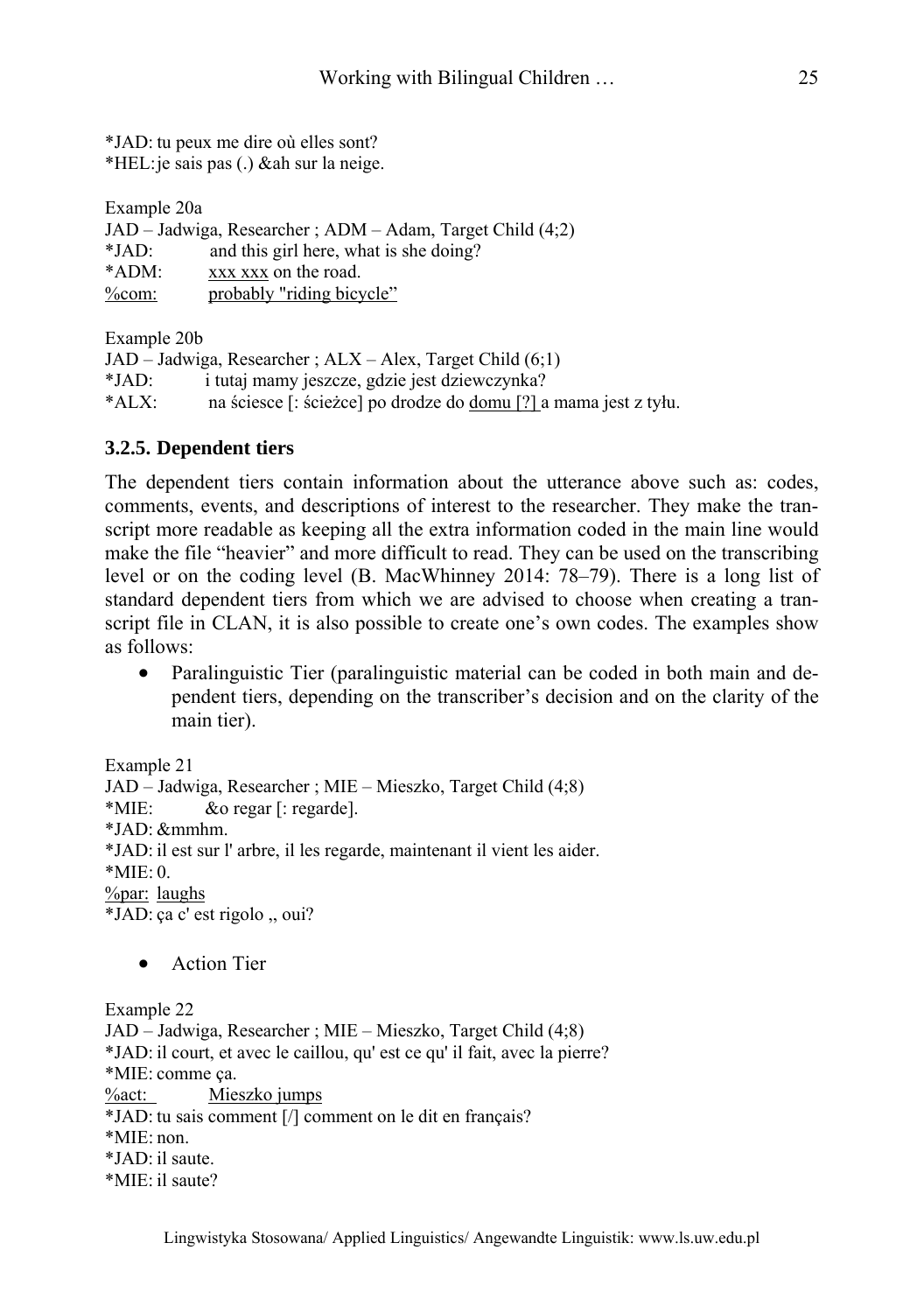Addressee Tier, used when the child talks to a different person than the researcher.

Example 23

JAD – Jadwiga, Researcher ; ALX – Alex, Target Child (6;1) ; ADM – Adam, Brother (4;2) \*JAD: so now I'm gonna [: going to] work with &uh Alex. \*ALX: <could you> [/] could you come out of the room? %add: ADM \*ADM: [- pol] mogę się tylko psytulić [: przytulić]?

 Comment Tier, used for general purposes and can contain different types of researcher's comments (i.e. a child's behaviour, an attitude, a transcriber's interpretation of child's words, information about the accent).

Example 24

JAD – Jadwiga, Researcher ; ADM – Adam, Brother (4;2)

\*JAD: where is this boy?

\*ADM: outside!

%com: Adam is getting annoyed

Example 25

DAW – Dawid, Target Child (6;4) \*DAW: je faité [: fait] ça.

 $%com:$   $, fait"$  or  $, fait"$ 

The problems and doubts arising during the transcription phase were mostly related to the "baby pronunciation" that some of the children still had. Those aspects of children's speech were treated as other examples of non-standard pronunciation. The signs of children's bilingualism (i.e. the accent) were commented on in the dependent tier line. The comment line was also used to explain other non-standard forms appearing in the recordings, were they errors made in one of the languages (because of insufficient level yet) or being signs of interference from one language to the other. A problem which appeared only when transcribing recordings in French were the homophone forms of the verbs, when the infinitive, the past participle (*participe passé*) and the *imparfait* past tense forms had the same or very similar pronunciation. It was not always obvious which one of those forms the child was using. The alternative spelling and comments were added in the comment tier line. In example 26 the pronunciation was rendered and the correct form (which should be used in this context, although pronounced differently) was given in brackets, and in example 27 the form in the brackets was chosen because in other cases of the phonological form *seve* it was always followed by the infinitive. We believe the latter to be the changed form of the modal verb *vouloir* (*il veut*)

Example 26 MIE – Mieszko, Target Child (4;8) \*MIE: &mmhm (.) il rule [: roule] à vélo. %com: /rule/ (rouler/ roulé/ roulais) - here t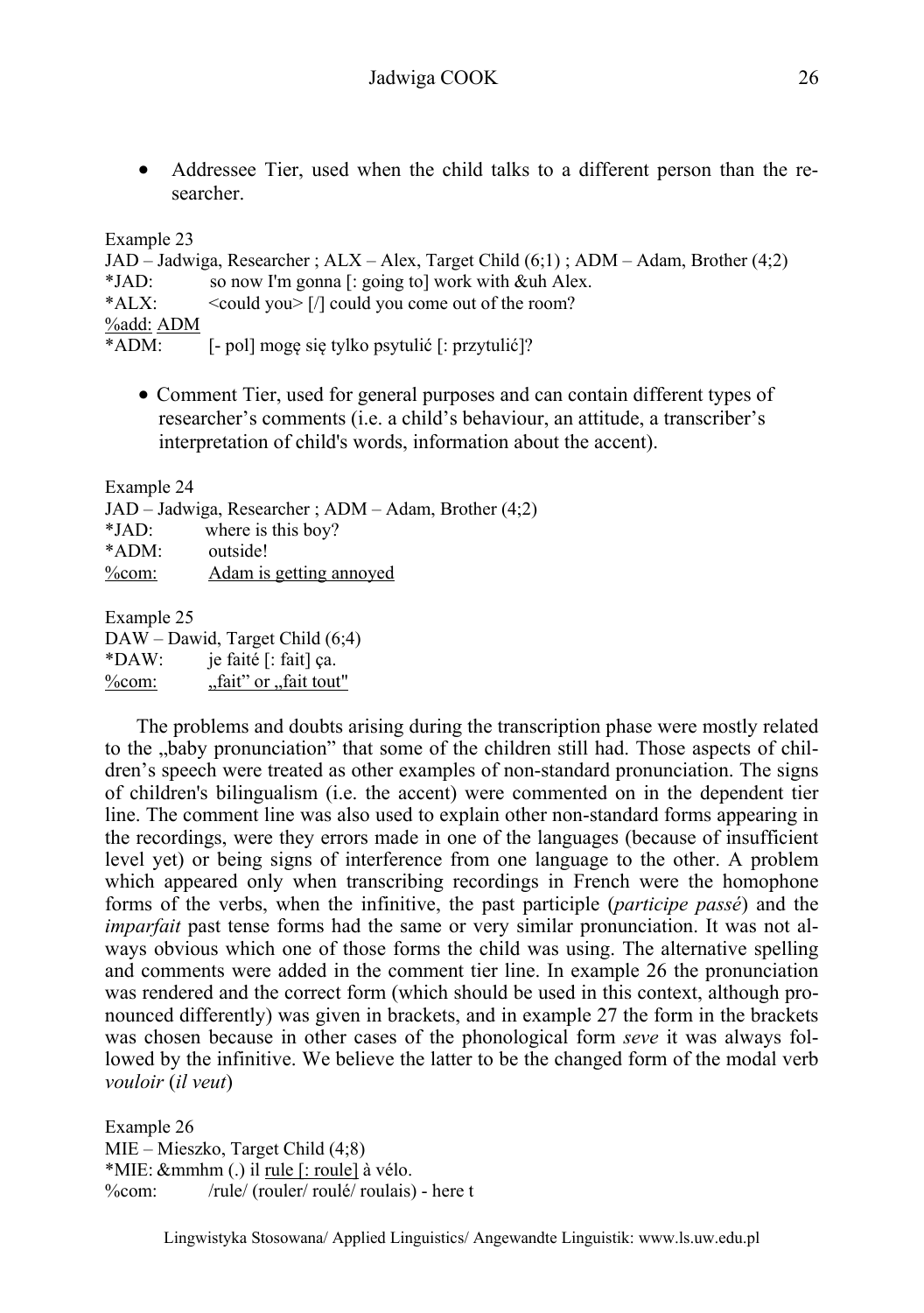Example 27 MIE – Mieszko, Target Child (4;8) \*MIE: non, &seve &yr c' est un garçon, mais &seve zãtre [: entrer] là. %com: [zãtre] (entrer, entré, entrais)

#### **5. Conclusion**

Conducting any research involving bilingual children poses many challenges at the methodological level, both at the stage of data collection and data transcription.

(1) Data collection challenges

The first difficulty we were faced with was establishing the criteria for the selection of candidates, which is linked to the understanding of the term bilingualism itself (in our research treated in the narrow sense of the term). The next step was finding the right candidates, which was not an easy task, given the fact that not all of the presumably bilingual children met the criteria. Also, not all of the families wanted to cooperate, and those who wanted did not always have the time for it.

Also, children's bilingualism, even within a single group of participants having met the established criteria, turned out to be very diverse. Depending on the type, source and load of input in the Alpha language, the level of proficiency in French or English was uneven, even among children of the same age. It meant that more flexibility was called for – to increase the child's motivation or to put the young speaker on the right track as for the required answers to the researcher's questions.

(2) Data transcription challenges

The transcription itself, thanks to the CHAT format, is very operational. The format, paired with the CLAN program gives possibilities for different types of speech data processing – simple ones and those with big amounts of extra information coded. It also lets the researcher choose what information he wants to include, transcribe and code, according to the needs of the given research, which makes it a universal tool. It also allows to upload the data into the CHILDES Internet Database and make it useable for other researchers in child speech and bilingualism.

Encountered difficulties, especially those relevant to data collection, show the importance of the studies about children's bilingualism – some parents' knowledge about the phenomenon is full of prejudice and misinformation, they are sometimes afraid of affecting their child's speech development or just not thinking that bilingualism is worth fighting for. We dare to hope that the conducted research will contribute to filling the gap in existing studies in the field of Polish bilingualism.

### **References**

Błasiak, M. (2011), *Dwujęzyczność i ponglish. Zjawiska językowo-kulturowe polskiej emigracji w Wielkiej Brytanii*. Kraków.

Davidson, C. (2010), *Transcription matters. Transcribing talk and interaction to facilitate conversation analysis of the taken-for-granted in young children's interactions*. In: Journal of Early Childhood Research 8, vol. 2, 115–131.